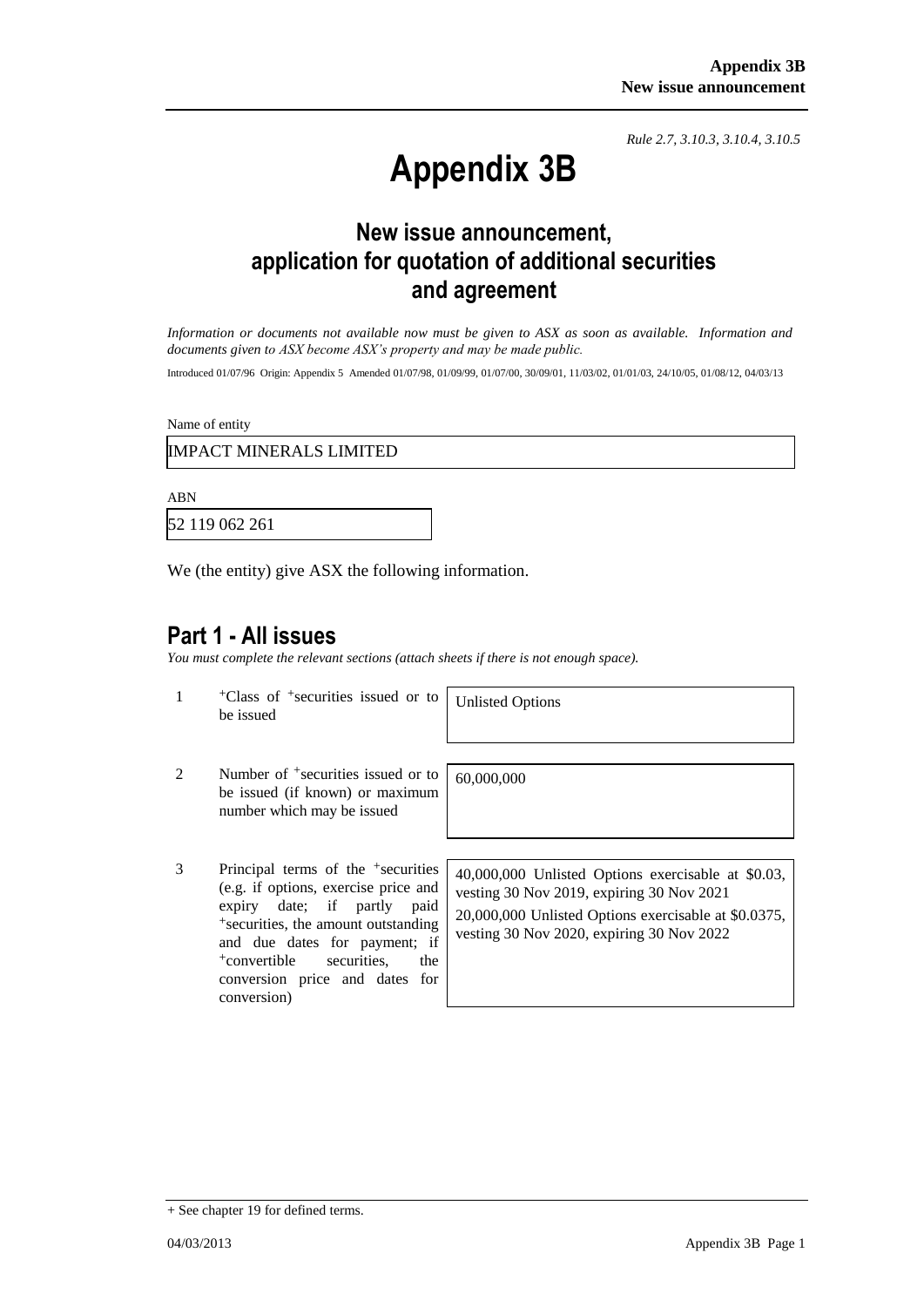| 4  | Do the <sup>+</sup> securities rank equally in<br>all respects from the <sup>+</sup> issue date<br>with an existing <sup>+</sup> class of quoted<br>+securities?                                                                                                                                                                                                                                                                    | No, Unlisted Options                                                                                                                                   |
|----|-------------------------------------------------------------------------------------------------------------------------------------------------------------------------------------------------------------------------------------------------------------------------------------------------------------------------------------------------------------------------------------------------------------------------------------|--------------------------------------------------------------------------------------------------------------------------------------------------------|
|    | If the additional <sup>+</sup> securities do not<br>rank equally, please state:<br>the date from which they do<br>to<br>which<br>the<br>extent<br>they<br>participate<br>for<br>the<br>next<br>dividend, (in the case of a trust,<br>distribution)<br>interest<br><b>or</b><br>payment<br>the extent to which they do not<br>٠<br>rank equally, other than in<br>relation to the next dividend,<br>distribution or interest payment |                                                                                                                                                        |
| 5  | Issue price or consideration                                                                                                                                                                                                                                                                                                                                                                                                        | Nil                                                                                                                                                    |
| 6  | Purpose of the issue<br>(If issued as consideration for the<br>acquisition<br>of<br>assets,<br>clearly<br>identify those assets)                                                                                                                                                                                                                                                                                                    | Issue of Unlisted Options to Directors (or nominee) as<br>approved by Shareholders at the Company's Annual<br>General Meeting held on 8 November 2018. |
| 6a | Is the entity an <sup>+</sup> eligible entity that<br>obtained<br>holder<br>has<br>security<br>approval under rule 7.1A?<br>If Yes, complete sections $6b - 6h$<br>in relation to the $\pm$ securities the<br>subject of this Appendix 3B, and<br>comply with section 6i                                                                                                                                                            | Yes                                                                                                                                                    |
| 6b | date<br>the security holder<br>The<br>resolution under rule 7.1A was<br>passed                                                                                                                                                                                                                                                                                                                                                      | 8 November 2018                                                                                                                                        |
| 6c | of +securities<br>Number<br>issued<br>without security holder approval<br>under rule 7.1                                                                                                                                                                                                                                                                                                                                            | Nil                                                                                                                                                    |
|    |                                                                                                                                                                                                                                                                                                                                                                                                                                     |                                                                                                                                                        |

<sup>+</sup> See chapter 19 for defined terms.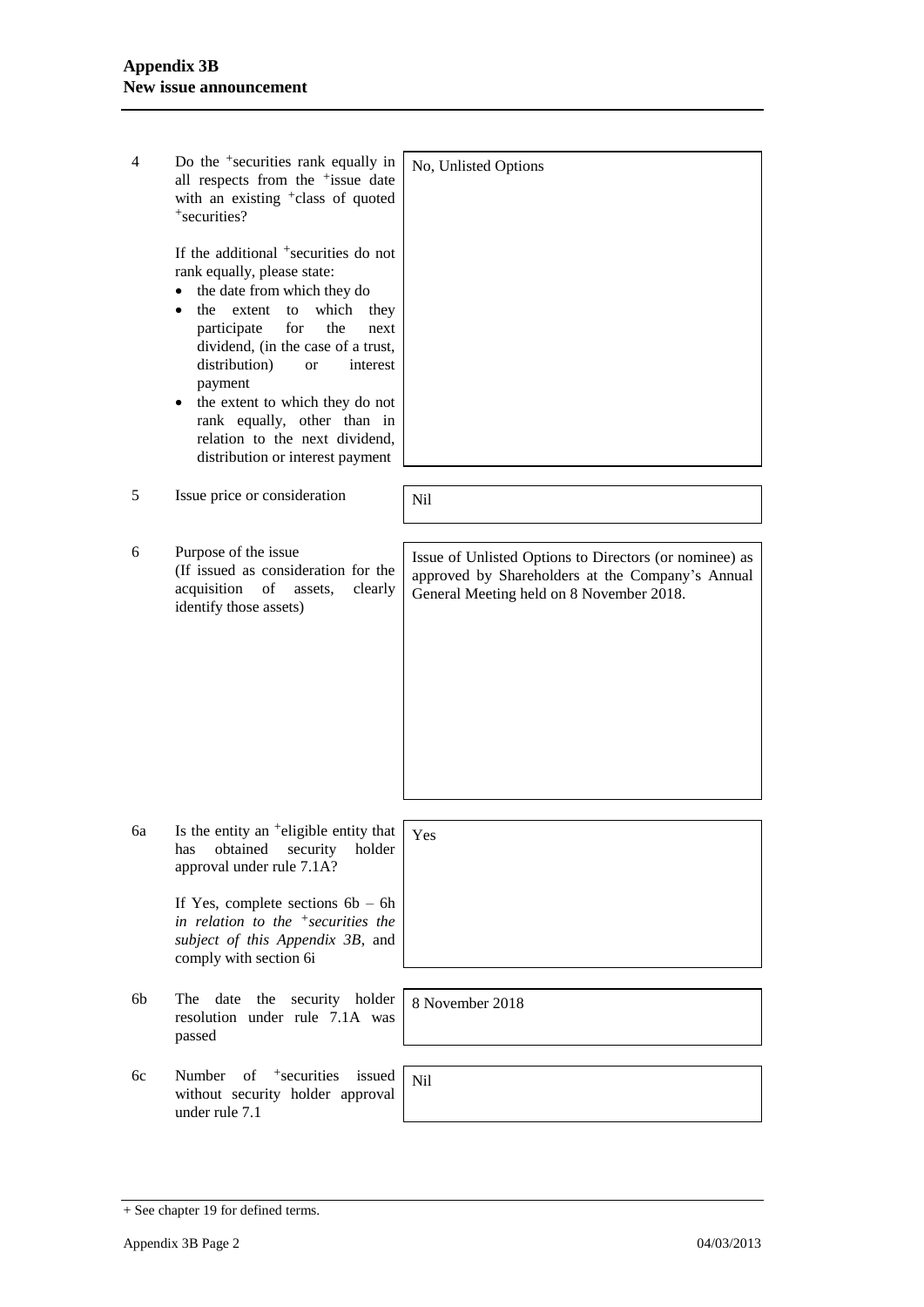- 6d Number of <sup>+</sup>securities issued with security holder approval under rule 7.1A Nil
- 6e Number of +securities issued with security holder approval under rule 7.3, or another specific security holder approval (specify date of meeting)
- 6f Number of +securities issued under an exception in rule 7.2
- 6g If +securities issued under rule 7.1A, was issue price at least 75% of 15 day VWAP as calculated under rule 7.1A.3? Include the +issue date and both values. Include the source of the VWAP calculation.
- 6h If +securities were issued under rule 7.1A for non-cash consideration, state date on which valuation of consideration was released to ASX Market Announcements
- 6i Calculate the entity's remaining issue capacity under rule 7.1 and rule 7.1A – complete Annexure 1 and release to ASX Market Announcements
- 7 +Issue dates

Note: The issue date may be prescribed by ASX (refer to the definition of issue date in rule 19.12). For example, the issue date for a pro rata entitlement issue must comply with the applicable timetable in Appendix 7A.

Cross reference: item 33 of Appendix 3B.

8 Number and <sup>+</sup>class of all <sup>+</sup>securities quoted on ASX (*including* the <sup>+</sup>securities in section 2 if applicable)

| Number        | ™Class                                                        |
|---------------|---------------------------------------------------------------|
| 1,321,679,789 | Fully paid ordinary shares                                    |
| 499,910,556   | Options exercisable at \$0.04 on or<br>before $15$ Jun $2020$ |

60,000,000 Unlisted Options

Not Applicable

Nil

Not Applicable

See Annexure 1

12 November 2018

+ See chapter 19 for defined terms.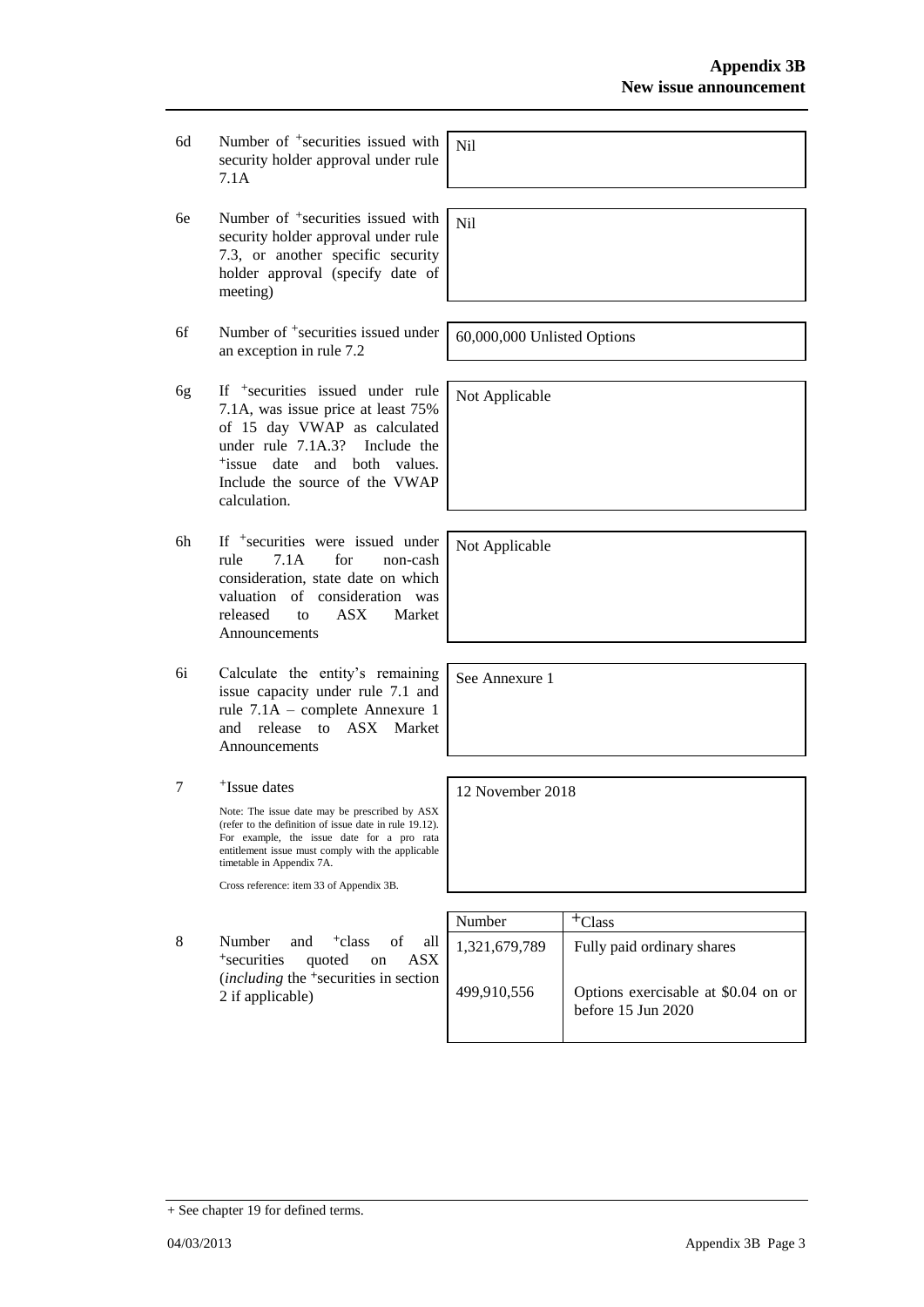|   |                                                                                                                                                                    | Number                                               | <sup>+</sup> Class                                                                                                                                                     |
|---|--------------------------------------------------------------------------------------------------------------------------------------------------------------------|------------------------------------------------------|------------------------------------------------------------------------------------------------------------------------------------------------------------------------|
| 9 | <sup>+</sup> class<br>Number<br>all<br>and<br>οf<br>*securities not quoted on ASX<br><i>(including the <sup>+</sup>securities in section</i> )<br>2 if applicable) | 15,500,000<br>15,500,000<br>40,000,000<br>20,000,000 | Options exercisable at:<br>\$0.045 on or before 29 Sep 2019<br>\$0.07 on or before 29 Sep 2020<br>\$0.03 on or before 30 Nov 2021<br>\$0.0375 on or before 30 Nov 2022 |
|   |                                                                                                                                                                    |                                                      |                                                                                                                                                                        |

10 Dividend policy (in the case of a trust, distribution policy) on the increased capital (interests) No dividend policy is currently in place as the Company is involved only in exploration

## **Part 2 - Pro rata issue**

| 11 | security<br>holder<br>Is<br>approval<br>required?                                                                 | Not Applicable |
|----|-------------------------------------------------------------------------------------------------------------------|----------------|
| 12 | Is the issue renounceable or non-<br>renounceable?                                                                | Not Applicable |
| 13 | Ratio in which the <sup>+</sup> securities will<br>be offered                                                     | Not Applicable |
| 14 | <sup>+</sup> Class of <sup>+</sup> securities to which the<br>offer relates                                       | Not Applicable |
| 15 | +Record<br>date<br>determine<br>to<br>entitlements                                                                | Not Applicable |
| 16 | Will holdings on different registers<br>(or subregisters) be aggregated for<br>calculating entitlements?          | Not Applicable |
| 17 | Policy for deciding entitlements in<br>relation to fractions                                                      | Not Applicable |
| 18 | Names of countries in which the<br>entity has security holders who will<br>not be sent new offer documents        | Not Applicable |
|    | Note: Security holders must be told how their<br>entitlements are to be dealt with.<br>Cross reference: rule 7.7. |                |
| 19 | Closing<br>for<br>of<br>date<br>receipt<br>acceptances or renunciations                                           | Not Applicable |
| 20 | Names of any underwriters                                                                                         | Not Applicable |
| 21 | Amount of any underwriting fee or<br>commission                                                                   | Not Applicable |
|    |                                                                                                                   |                |

<sup>+</sup> See chapter 19 for defined terms.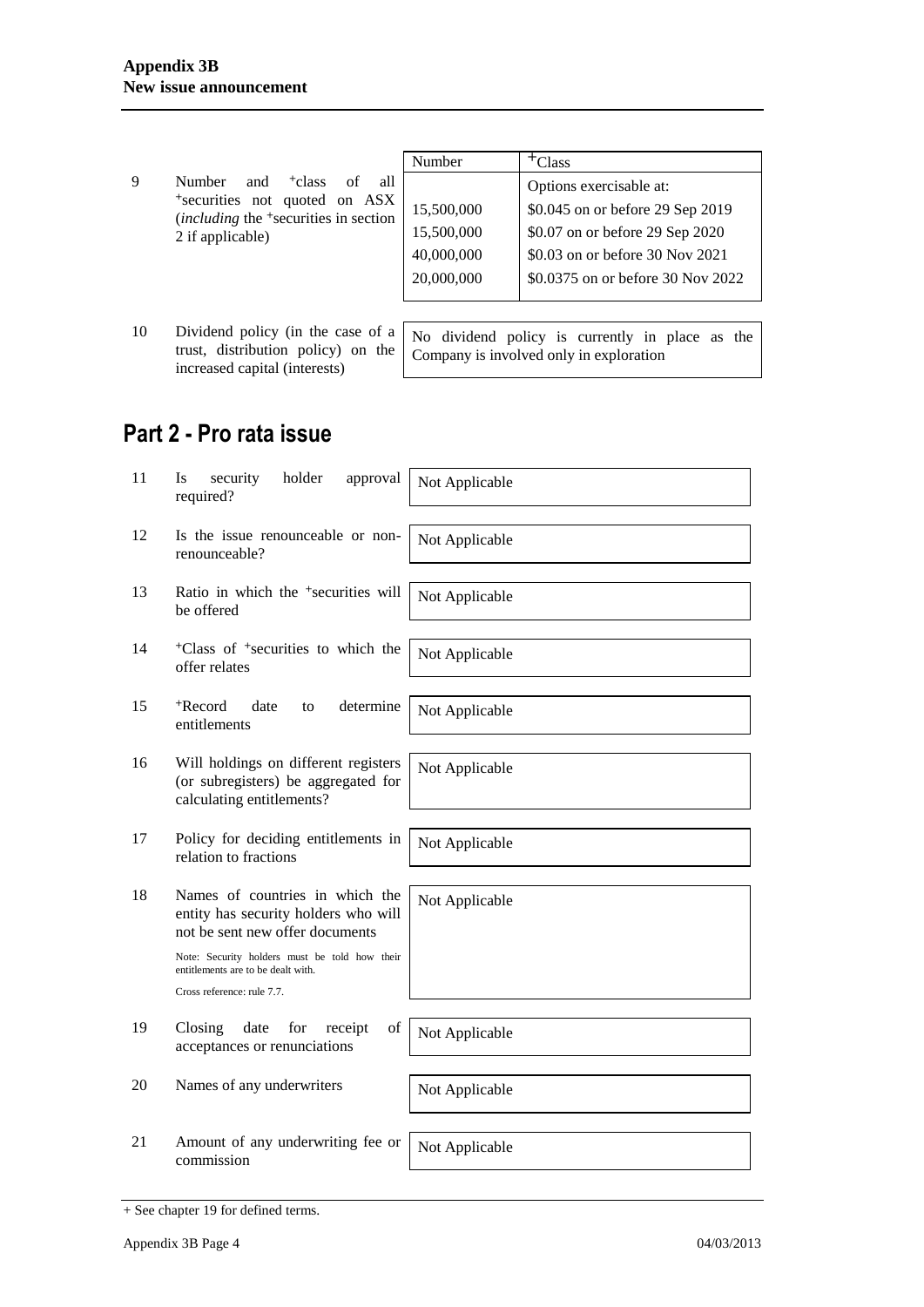| 22 | Names of any brokers to the issue                                                                                                                                       | Not Applicable |
|----|-------------------------------------------------------------------------------------------------------------------------------------------------------------------------|----------------|
| 23 | Fee or commission payable to the<br>broker to the issue                                                                                                                 | Not Applicable |
| 24 | Amount of any handling fee payable<br>to brokers who lodge acceptances<br>behalf<br>renunciations<br>on<br>- of<br><sub>or</sub><br>security holders                    | Not Applicable |
| 25 | If the issue is contingent on security<br>holders' approval, the date of the<br>meeting                                                                                 | Not Applicable |
| 26 | Date entitlement and acceptance<br>form and offer documents will be<br>sent to persons entitled                                                                         | Not Applicable |
| 27 | If the entity has issued options, and<br>the terms entitle option holders to<br>participate on exercise, the date on<br>which notices will be sent to option<br>holders | Not Applicable |
| 28 | Date rights trading will begin (if<br>applicable)                                                                                                                       | Not Applicable |
| 29 | Date rights trading will end (if<br>applicable)                                                                                                                         | Not Applicable |
| 30 | How do security holders sell their<br>in full<br>entitlements<br>through<br>a<br>broker?                                                                                | Not Applicable |
| 31 | How do security holders sell part of<br>their entitlements through a broker<br>and accept for the balance?                                                              | Not Applicable |
| 32 | How do security holders dispose of<br>their entitlements (except by sale<br>through a broker)?                                                                          | Not Applicable |
| 33 | <sup>+</sup> Issue date                                                                                                                                                 | Not Applicable |
|    |                                                                                                                                                                         |                |

<sup>+</sup> See chapter 19 for defined terms.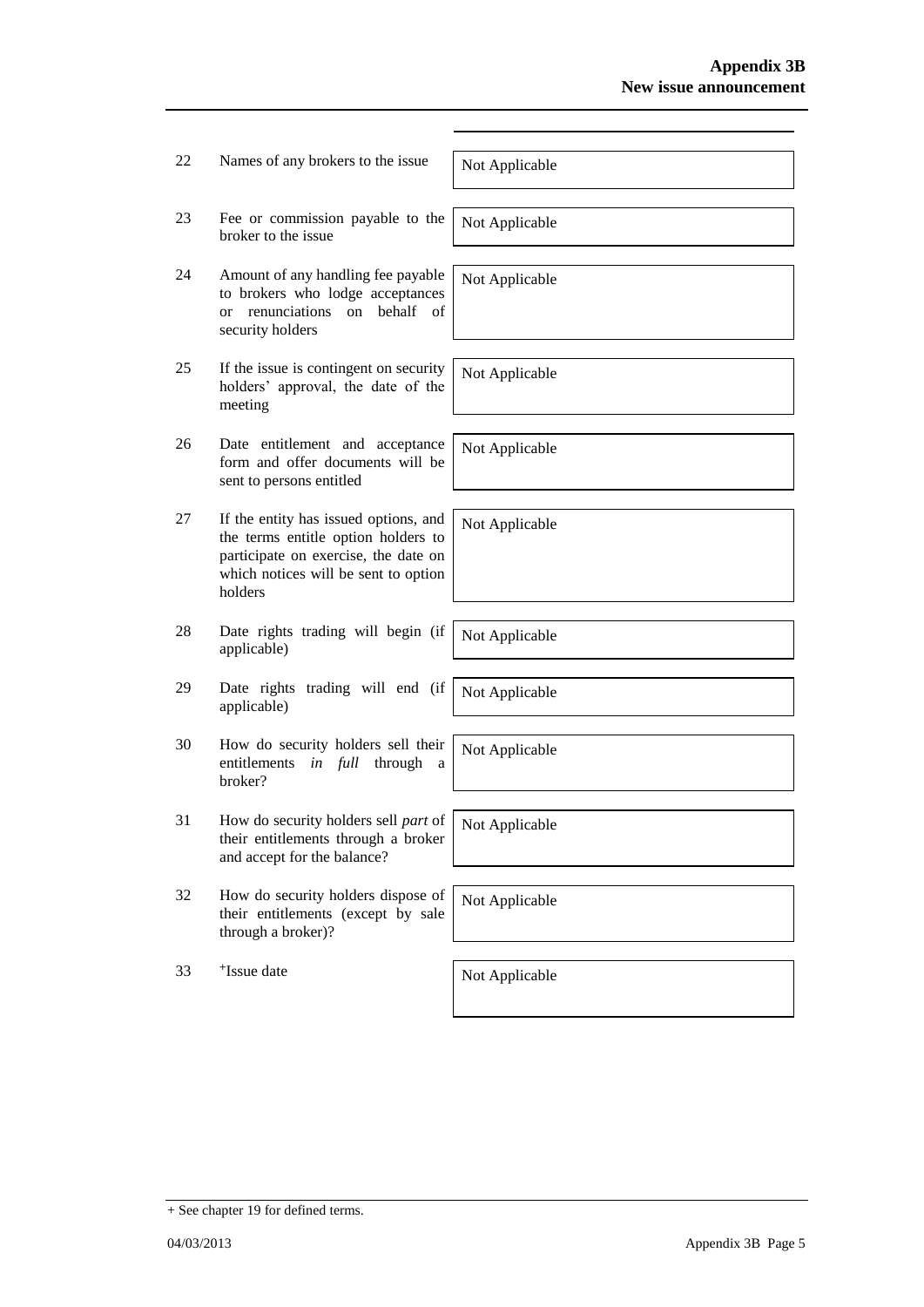### **Part 3 - Quotation of securities**

*You need only complete this section if you are applying for quotation of securities*

- 34 Type of <sup>+</sup>securities (*tick one*) (a)  $\sqrt{\phantom{a}}$  +Securities described in Part 1
- 

(b) All other + securities

Example: restricted securities at the end of the escrowed period, partly paid securities that become fully paid, employee incentive share securities when restriction ends, securities issued on expiry or conversion of convertible securities

#### **Entities that have ticked box 34(a)**

#### **Additional securities forming a new class of securities**

*Tick to indicate you are providing the information or documents*

35 If the <sup>+</sup> securities are <sup>+</sup>equity securities, the names of the 20 largest holders of the additional <sup>+</sup>securities, and the number and percentage of additional <sup>+</sup>securities held by those holders 36 If the <sup>+</sup> securities are <sup>+</sup>equity securities, a distribution schedule of the additional <sup>+</sup>securities setting out the number of holders in the categories 1 - 1,000 1,001 - 5,000 5,001 - 10,000 10,001 - 100,000 100,001 and over

### **Entities that have ticked box 34(b)**

37 A copy of any trust deed for the additional <sup>+</sup>securities

38 Number of <sup>+</sup>securities for which <sup>+</sup>quotation is sought

39 <sup>+</sup>Class of <sup>+</sup>securities for which quotation is sought

<sup>+</sup> See chapter 19 for defined terms.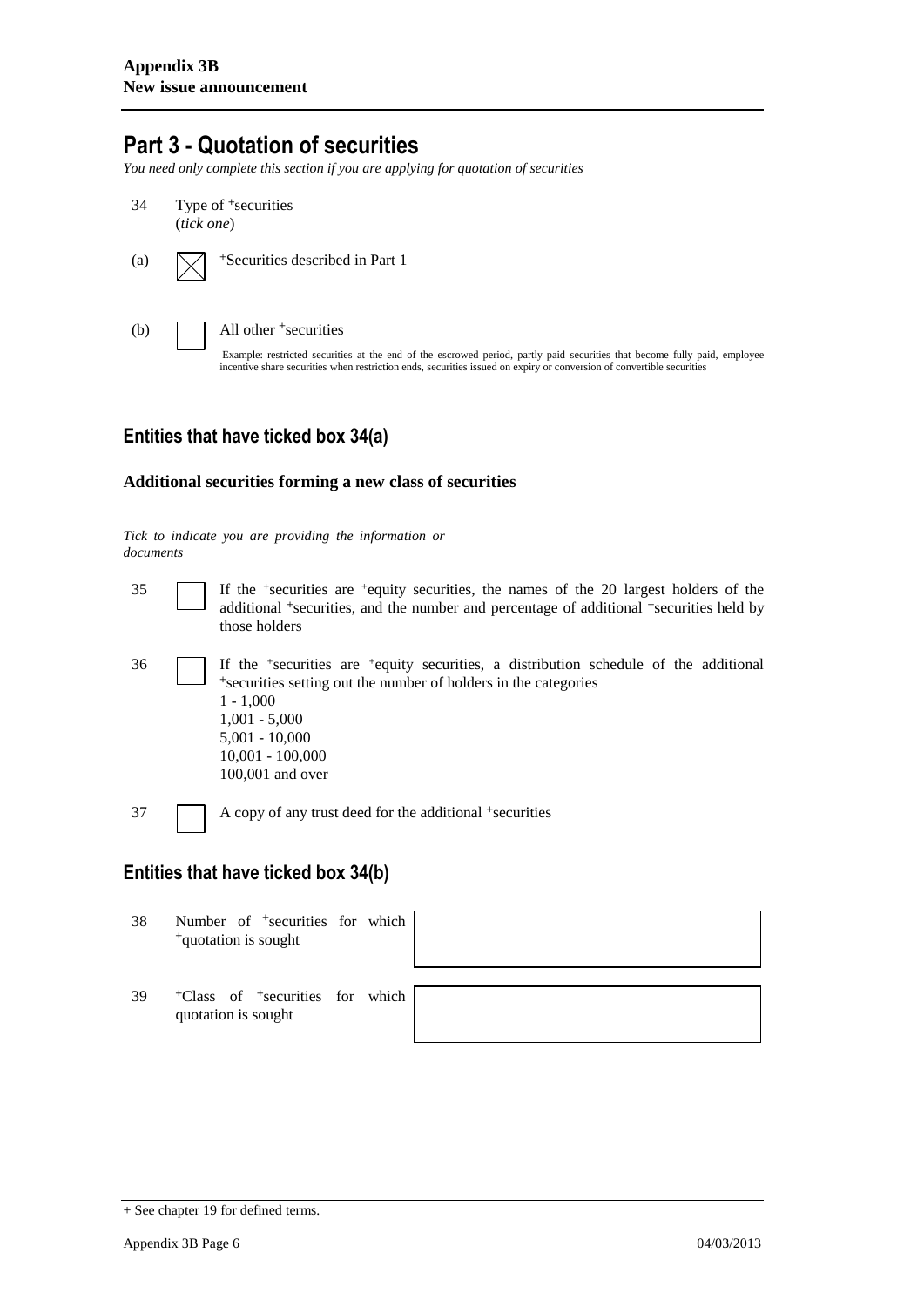40 Do the <sup>+</sup>securities rank equally in all respects from the <sup>+</sup>issue date with an existing <sup>+</sup>class of quoted <sup>+</sup>securities?

> If the additional <sup>+</sup>securities do not rank equally, please state:

- the date from which they do
- the extent to which they participate for the next dividend, (in the case of a trust, distribution) or interest payment
- the extent to which they do not rank equally, other than in relation to the next dividend, distribution or interest payment
- 41 Reason for request for quotation now

Example: In the case of restricted securities, end of restriction period

(if issued upon conversion of another <sup>+</sup>security, clearly identify that other <sup>+</sup>security)

42 Number and <sup>+</sup>class of all <sup>+</sup>securities quoted on ASX (*including* the +securities in clause 38)

| Number | <sup>+</sup> Class |
|--------|--------------------|
|        |                    |
|        |                    |
|        |                    |
|        |                    |

<sup>+</sup> See chapter 19 for defined terms.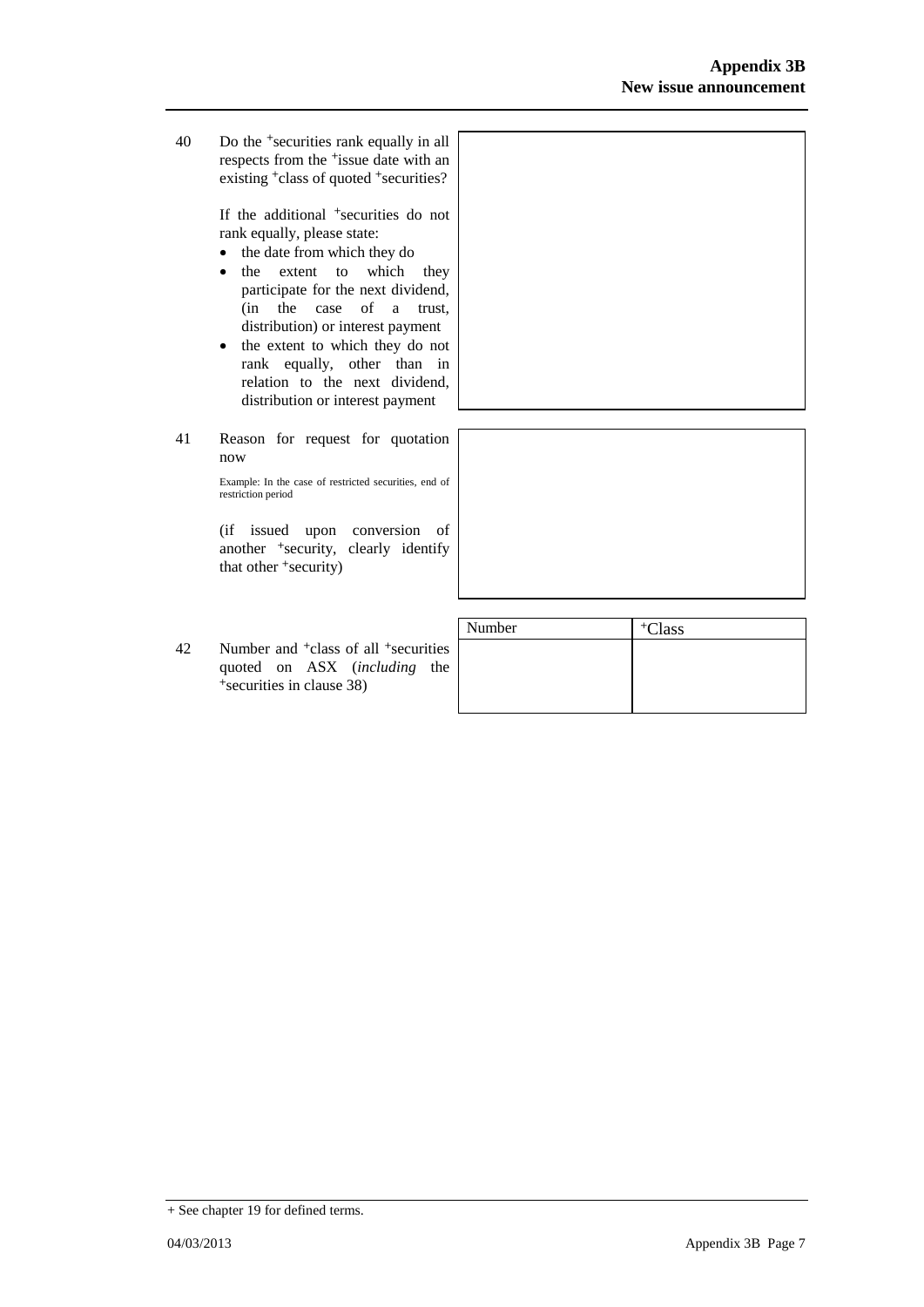#### **Quotation agreement**

- 1 <sup>+</sup>Quotation of our additional +securities is in ASX's absolute discretion. ASX may quote the +securities on any conditions it decides.
- 2 We warrant the following to ASX.
	- The issue of the +securities to be quoted complies with the law and is not for an illegal purpose.
	- There is no reason why those +securities should not be granted +quotation.
	- An offer of the <sup>+</sup>securities for sale within 12 months after their issue will not require disclosure under section 707(3) or section 1012C(6) of the Corporations Act.

Note: An entity may need to obtain appropriate warranties from subscribers for the securities in order to be able to give this warranty

- Section 724 or section 1016E of the Corporations Act does not apply to any applications received by us in relation to any +securities to be quoted and that no-one has any right to return any +securities to be quoted under sections 737, 738 or 1016F of the Corporations Act at the time that we request that the +securities be quoted.
- If we are a trust, we warrant that no person has the right to return the <sup>+</sup>securities to be quoted under section 1019B of the Corporations Act at the time that we request that the +securities be quoted.
- 3 We will indemnify ASX to the fullest extent permitted by law in respect of any claim, action or expense arising from or connected with any breach of the warranties in this agreement.
- 4 We give ASX the information and documents required by this form. If any information or document is not available now, we will give it to ASX before <sup>+</sup>quotation of the +securities begins. We acknowledge that ASX is relying on the information and documents. We warrant that they are (will be) true and complete.

AB Grow -d

Sign here: ............................................................ Date: 12 November 2018

(Director/Company Secretary)

Print name: Bernard Crawford

 $=$   $=$   $=$   $=$   $=$   $=$ 

<sup>+</sup> See chapter 19 for defined terms.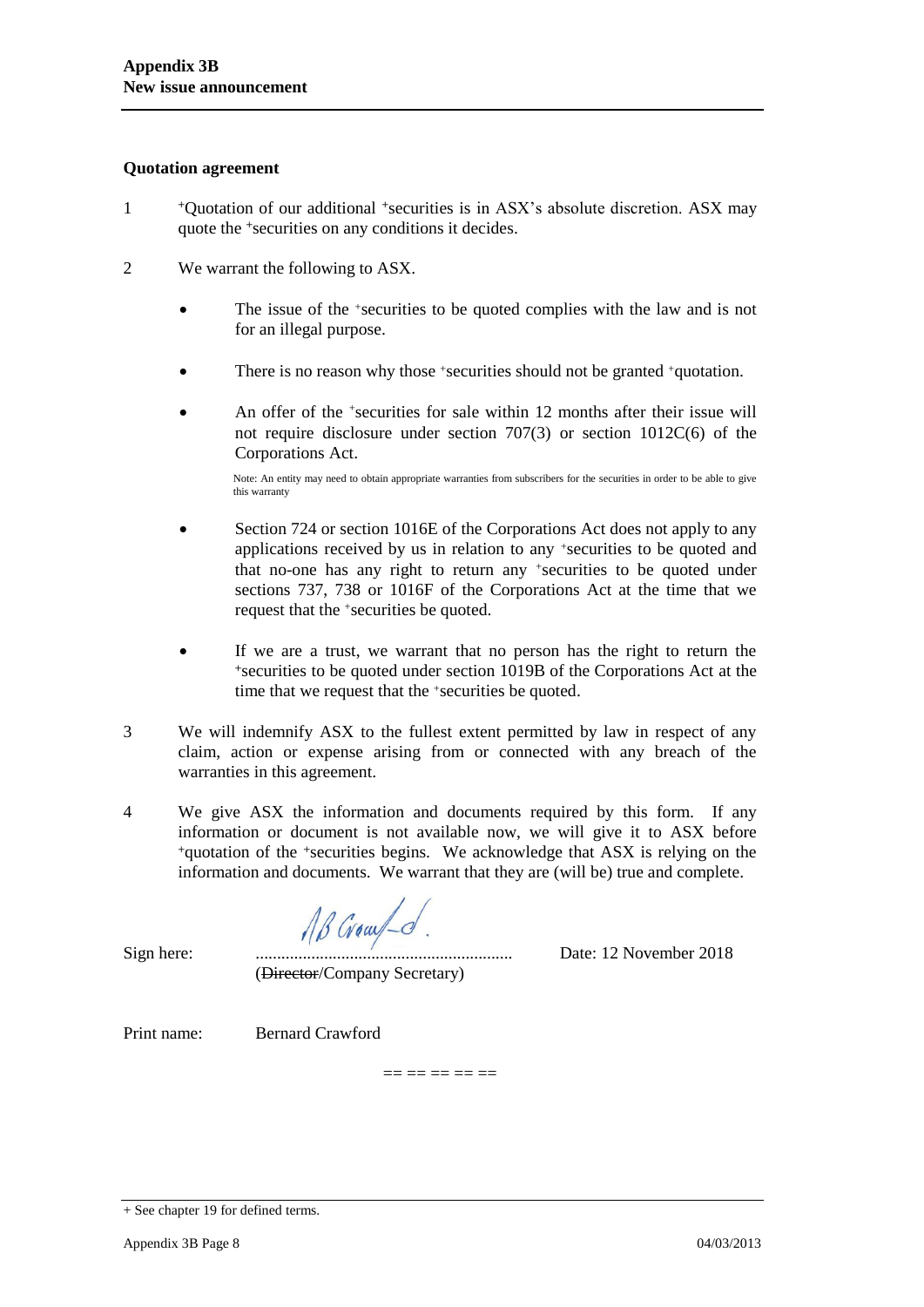$\overline{\phantom{a}}$ 

# **Appendix 3B – Annexure 1**

# **Calculation of placement capacity under rule 7.1 and rule 7.1A for eligible entities**

Introduced 01/08/12 Amended 04/03/13

## **Part 1**

 $\mathsf{r}$ 

| Rule 7.1 – Issues exceeding 15% of capital<br>Step 1: Calculate "A", the base figure from which the placement<br>capacity is calculated                                                                                                                                                                                                                   |                                                                                                                                                                        |  |
|-----------------------------------------------------------------------------------------------------------------------------------------------------------------------------------------------------------------------------------------------------------------------------------------------------------------------------------------------------------|------------------------------------------------------------------------------------------------------------------------------------------------------------------------|--|
|                                                                                                                                                                                                                                                                                                                                                           |                                                                                                                                                                        |  |
| <b>Add</b> the following:                                                                                                                                                                                                                                                                                                                                 |                                                                                                                                                                        |  |
| Number of fully paid <sup>+</sup> ordinary securities<br>$\bullet$<br>issued in that 12 month period under an<br>exception in rule 7.2<br>Number of fully paid <sup>+</sup> ordinary securities<br>$\bullet$<br>issued in that 12 month period with<br>shareholder approval                                                                               | 37,500,000 (Approved by Shareholders at<br>the 20 December 2017 General Meeting)<br>148,148,148 (Approved by Shareholders at<br>the 29 September 2015 General Meeting) |  |
| Number of partly paid +ordinary<br>$\bullet$<br>securities that became fully paid in that<br>12 month period                                                                                                                                                                                                                                              |                                                                                                                                                                        |  |
| Note:<br>Include only ordinary securities here -<br>other classes of equity securities cannot<br>be added<br>Include here (if applicable) the securities<br>$\bullet$<br>the subject of the Appendix 3B to which<br>this form is annexed<br>It may be useful to set out issues of<br>$\bullet$<br>securities on different dates as separate<br>line items |                                                                                                                                                                        |  |
| <b>Subtract</b> the number of fully paid +ordinary<br>securities cancelled during that 12 month<br>period                                                                                                                                                                                                                                                 | Nil                                                                                                                                                                    |  |
| "А"                                                                                                                                                                                                                                                                                                                                                       | 1,321,679,789                                                                                                                                                          |  |

<sup>+</sup> See chapter 19 for defined terms.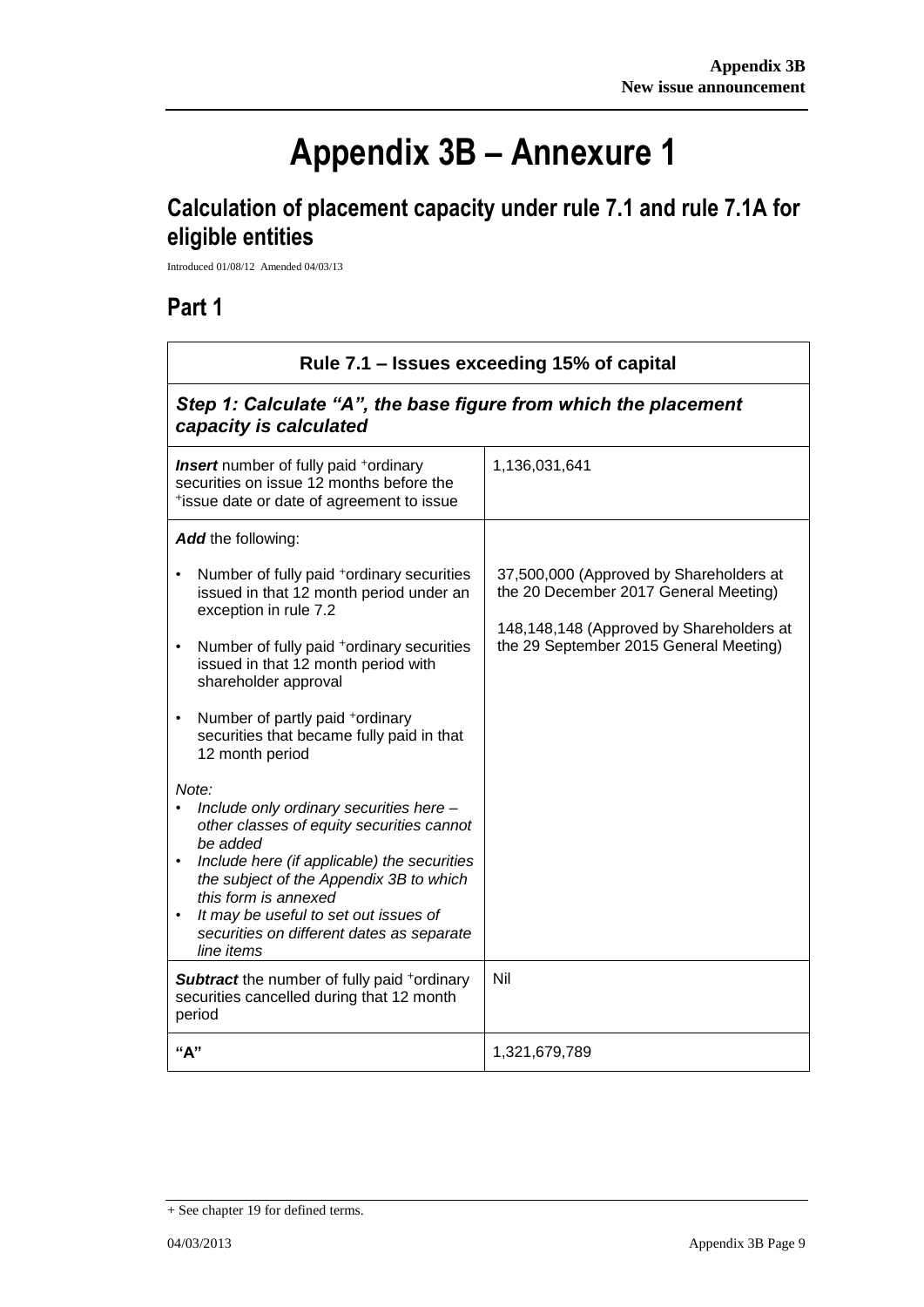| Step 2: Calculate 15% of "A"                                                                                                                                                                                                                                                                                                                                  |                                                                    |  |
|---------------------------------------------------------------------------------------------------------------------------------------------------------------------------------------------------------------------------------------------------------------------------------------------------------------------------------------------------------------|--------------------------------------------------------------------|--|
| "B"                                                                                                                                                                                                                                                                                                                                                           | 0.15                                                               |  |
|                                                                                                                                                                                                                                                                                                                                                               | [Note: this value cannot be changed]                               |  |
| Multiply "A" by 0.15                                                                                                                                                                                                                                                                                                                                          | 198,251,968                                                        |  |
| Step 3: Calculate "C", the amount of placement capacity under rule<br>7.1 that has already been used                                                                                                                                                                                                                                                          |                                                                    |  |
| <b>Insert</b> number of <sup>+</sup> equity securities issued<br>or agreed to be issued in that 12 month<br>period not counting those issued:                                                                                                                                                                                                                 | Nil                                                                |  |
| Under an exception in rule 7.2                                                                                                                                                                                                                                                                                                                                |                                                                    |  |
| Under rule 7.1A<br>$\bullet$                                                                                                                                                                                                                                                                                                                                  |                                                                    |  |
| With security holder approval under rule<br>$\bullet$<br>7.1 or rule 7.4                                                                                                                                                                                                                                                                                      |                                                                    |  |
| Note:<br>This applies to equity securities, unless<br>specifically excluded - not just ordinary<br>securities<br>Include here (if applicable) the securities<br>$\bullet$<br>the subject of the Appendix 3B to which<br>this form is annexed<br>It may be useful to set out issues of<br>$\bullet$<br>securities on different dates as separate<br>line items |                                                                    |  |
| "C"                                                                                                                                                                                                                                                                                                                                                           | Nil                                                                |  |
| Step 4: Subtract "C" from ["A" x "B"] to calculate remaining<br>placement capacity under rule 7.1                                                                                                                                                                                                                                                             |                                                                    |  |
| "A" x 0.15                                                                                                                                                                                                                                                                                                                                                    | 198,251,968                                                        |  |
| Note: number must be same as shown in<br>Step 2                                                                                                                                                                                                                                                                                                               |                                                                    |  |
| Subtract "C"                                                                                                                                                                                                                                                                                                                                                  | Nil                                                                |  |
| Note: number must be same as shown in<br>Step 3                                                                                                                                                                                                                                                                                                               |                                                                    |  |
| <b>Total</b> ["A" $\times$ 0.15] – "C"                                                                                                                                                                                                                                                                                                                        | 198,251,968                                                        |  |
|                                                                                                                                                                                                                                                                                                                                                               | [Note: this is the remaining placement<br>capacity under rule 7.1] |  |

<sup>+</sup> See chapter 19 for defined terms.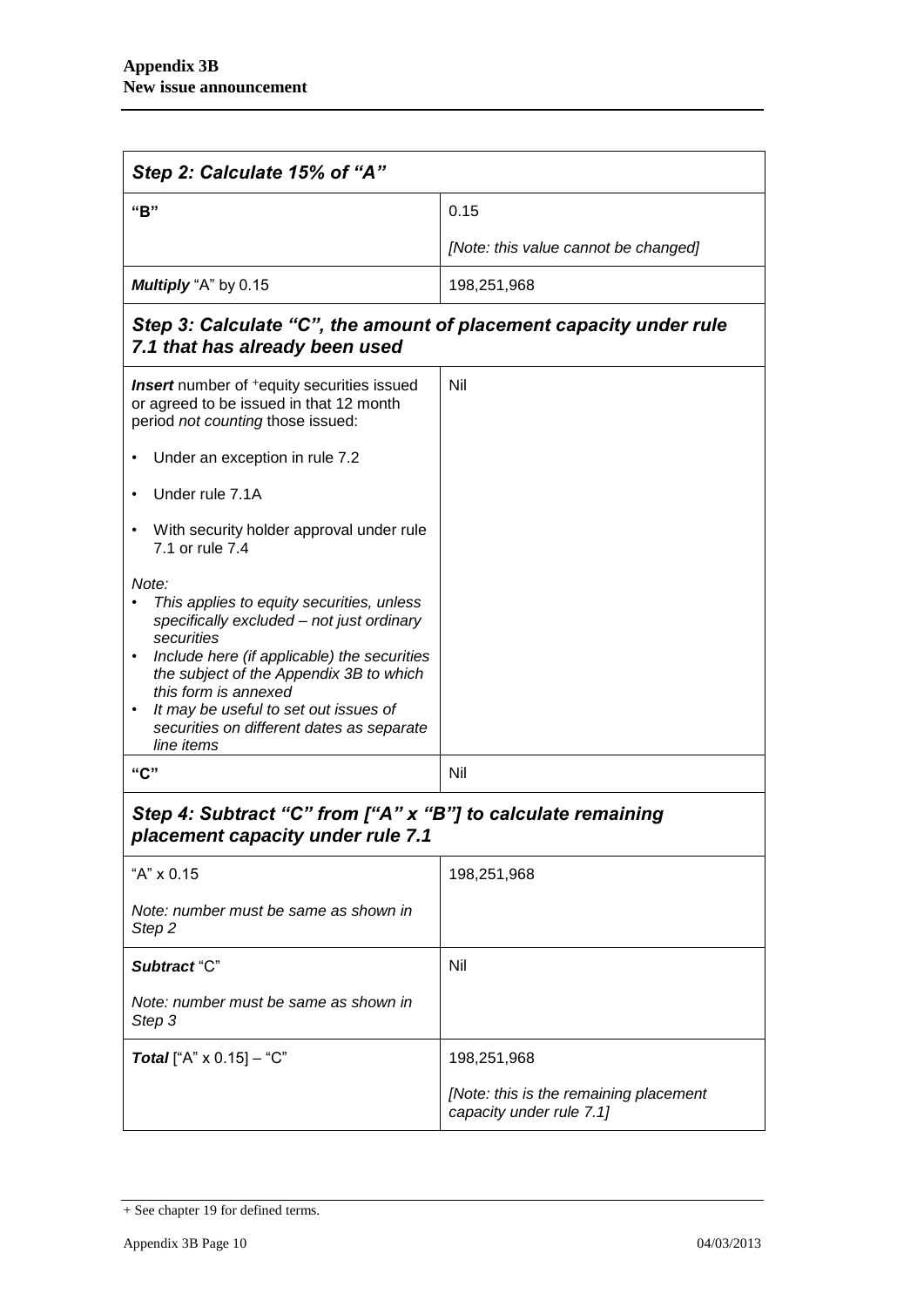## **Part 2**

| Rule 7.1A – Additional placement capacity for eligible entities                                                                                                                                                                                                                                                                                                                                                                                                                                                           |                                    |  |
|---------------------------------------------------------------------------------------------------------------------------------------------------------------------------------------------------------------------------------------------------------------------------------------------------------------------------------------------------------------------------------------------------------------------------------------------------------------------------------------------------------------------------|------------------------------------|--|
| Step 1: Calculate "A", the base figure from which the placement<br>capacity is calculated                                                                                                                                                                                                                                                                                                                                                                                                                                 |                                    |  |
| "A"                                                                                                                                                                                                                                                                                                                                                                                                                                                                                                                       | 1,321,679,789                      |  |
| Note: number must be same as shown in<br>Step 1 of Part 1                                                                                                                                                                                                                                                                                                                                                                                                                                                                 |                                    |  |
| Step 2: Calculate 10% of "A"                                                                                                                                                                                                                                                                                                                                                                                                                                                                                              |                                    |  |
| "ט"                                                                                                                                                                                                                                                                                                                                                                                                                                                                                                                       | 0.10                               |  |
|                                                                                                                                                                                                                                                                                                                                                                                                                                                                                                                           | Note: this value cannot be changed |  |
| Multiply "A" by 0.10                                                                                                                                                                                                                                                                                                                                                                                                                                                                                                      | 132, 167, 979                      |  |
| Step 3: Calculate "E", the amount of placement capacity under rule<br>7.1A that has already been used                                                                                                                                                                                                                                                                                                                                                                                                                     |                                    |  |
| <b>Insert</b> number of <sup>+</sup> equity securities issued<br>or agreed to be issued in that 12 month<br>period under rule 7.1A                                                                                                                                                                                                                                                                                                                                                                                        | Nil                                |  |
| Notes:<br>This applies to equity securities - not<br>just ordinary securities<br>Include here $-$ if applicable $-$ the<br>$\bullet$<br>securities the subject of the Appendix<br>3B to which this form is annexed<br>Do not include equity securities issued<br>$\bullet$<br>under rule 7.1 (they must be dealt with<br>in Part 1), or for which specific security<br>holder approval has been obtained<br>It may be useful to set out issues of<br>$\bullet$<br>securities on different dates as separate<br>line items |                                    |  |
| "E"                                                                                                                                                                                                                                                                                                                                                                                                                                                                                                                       | Nil                                |  |

<sup>+</sup> See chapter 19 for defined terms.